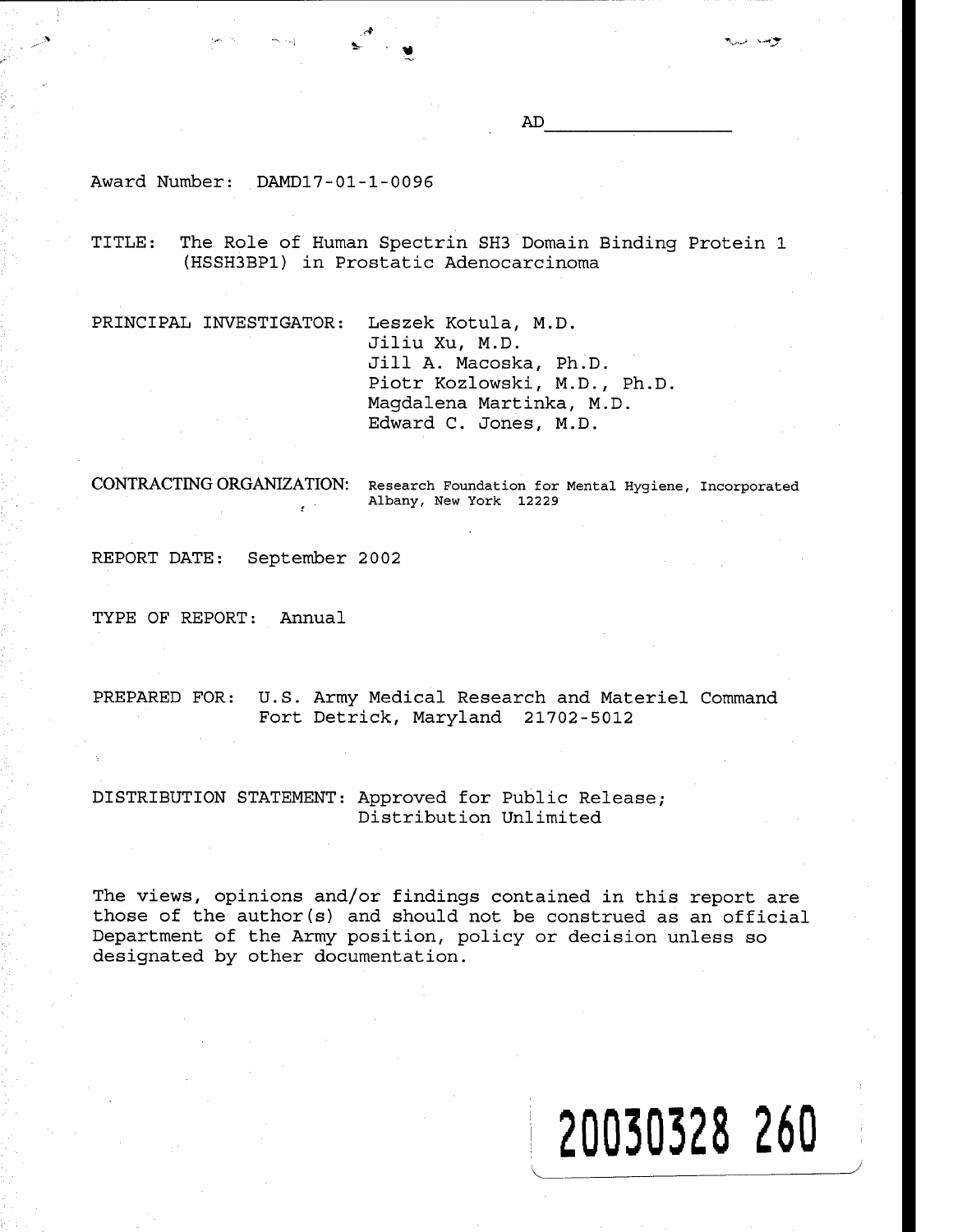| <b>REPORT DOCUMENTATION PAGE</b>                                                                                                                                                                                                                                                                                                                                                                                                                                                                                                                                                                                                           |                                         |                                    | Form Approved<br>OMB No. 074-0188             |                                                                 |  |
|--------------------------------------------------------------------------------------------------------------------------------------------------------------------------------------------------------------------------------------------------------------------------------------------------------------------------------------------------------------------------------------------------------------------------------------------------------------------------------------------------------------------------------------------------------------------------------------------------------------------------------------------|-----------------------------------------|------------------------------------|-----------------------------------------------|-----------------------------------------------------------------|--|
| Public reporting burden for this collection of information is estimated to average 1 hour per response, including the time for reviewing instructions, searching existing data sources, gathering and maintaining<br>the data needed, and completing and reviewing this collection of information. Send comments regarding this burden estimate or any other aspect of this collection of information, including suggestions for<br>reducing this burden to Washington Headquarters Services, Directorate for Information Operations and Reports, 1215 Jefferson Davis Highway, Suite 1204, Arlington, VA 22202-4302, and to the Office of |                                         |                                    |                                               |                                                                 |  |
| Management and Budget, Paperwork Reduction Project (0704-0188), Washington, DC 20503<br>1. AGENCY USE ONLY (Leave blank)                                                                                                                                                                                                                                                                                                                                                                                                                                                                                                                   | <b>2. REPORT DATE</b><br>September 2002 | 3. REPORT TYPE AND DATES COVERED   |                                               |                                                                 |  |
| <b>4. TITLE AND SUBTITLE</b>                                                                                                                                                                                                                                                                                                                                                                                                                                                                                                                                                                                                               |                                         | Annual (20 Aug 01 -19 Aug 02)      |                                               |                                                                 |  |
|                                                                                                                                                                                                                                                                                                                                                                                                                                                                                                                                                                                                                                            |                                         |                                    | <b>5. FUNDING NUMBERS</b><br>DAMD17-01-1-0096 |                                                                 |  |
| The Role of Human Spectrin SH3 Domain Binding<br>Protein 1 (HSSH3BP1) in Prostatic Adenocarcinoma                                                                                                                                                                                                                                                                                                                                                                                                                                                                                                                                          |                                         |                                    |                                               |                                                                 |  |
|                                                                                                                                                                                                                                                                                                                                                                                                                                                                                                                                                                                                                                            |                                         |                                    |                                               |                                                                 |  |
| 6. AUTHOR(S):                                                                                                                                                                                                                                                                                                                                                                                                                                                                                                                                                                                                                              |                                         |                                    |                                               |                                                                 |  |
| Leszek Kotula, M.D., Jiliu Xu, M.D., Jill A.                                                                                                                                                                                                                                                                                                                                                                                                                                                                                                                                                                                               |                                         |                                    |                                               |                                                                 |  |
| Macoska, Ph.D., Piotr Kozlowski, M.D., Ph.D.,                                                                                                                                                                                                                                                                                                                                                                                                                                                                                                                                                                                              |                                         |                                    |                                               |                                                                 |  |
| Magdalena Martinka, M.D., Edward C. Jones, M.D.                                                                                                                                                                                                                                                                                                                                                                                                                                                                                                                                                                                            |                                         |                                    |                                               |                                                                 |  |
| 7. PERFORMING ORGANIZATION NAME(S) AND ADDRESS(ES)                                                                                                                                                                                                                                                                                                                                                                                                                                                                                                                                                                                         |                                         |                                    |                                               | <b>8. PERFORMING ORGANIZATION</b>                               |  |
| Research Foundation for Mental Hygiene, Incorporated<br>Albany, New York 12229                                                                                                                                                                                                                                                                                                                                                                                                                                                                                                                                                             |                                         |                                    | <b>REPORT NUMBER</b>                          |                                                                 |  |
| E-Mail: kotulal@rcn.com                                                                                                                                                                                                                                                                                                                                                                                                                                                                                                                                                                                                                    |                                         |                                    |                                               |                                                                 |  |
| 9. SPONSORING / MONITORING AGENCY NAME(S) AND ADDRESS(ES)                                                                                                                                                                                                                                                                                                                                                                                                                                                                                                                                                                                  |                                         |                                    | 10. SPONSORING / MONITORING                   |                                                                 |  |
|                                                                                                                                                                                                                                                                                                                                                                                                                                                                                                                                                                                                                                            |                                         |                                    |                                               | <b>AGENCY REPORT NUMBER</b>                                     |  |
| U.S. Army Medical Research and Materiel Command<br>Fort Detrick, Maryland 21702-5012                                                                                                                                                                                                                                                                                                                                                                                                                                                                                                                                                       |                                         |                                    |                                               |                                                                 |  |
|                                                                                                                                                                                                                                                                                                                                                                                                                                                                                                                                                                                                                                            |                                         |                                    |                                               |                                                                 |  |
|                                                                                                                                                                                                                                                                                                                                                                                                                                                                                                                                                                                                                                            |                                         |                                    |                                               |                                                                 |  |
| <b>11. SUPPLEMENTARY NOTES</b>                                                                                                                                                                                                                                                                                                                                                                                                                                                                                                                                                                                                             |                                         |                                    |                                               |                                                                 |  |
|                                                                                                                                                                                                                                                                                                                                                                                                                                                                                                                                                                                                                                            |                                         |                                    |                                               |                                                                 |  |
|                                                                                                                                                                                                                                                                                                                                                                                                                                                                                                                                                                                                                                            |                                         |                                    |                                               |                                                                 |  |
| 12a. DISTRIBUTION / AVAILABILITY STATEMENT                                                                                                                                                                                                                                                                                                                                                                                                                                                                                                                                                                                                 |                                         |                                    |                                               | <b>12b. DISTRIBUTION CODE</b>                                   |  |
| Approved for Public Release; Distribution Unlimited                                                                                                                                                                                                                                                                                                                                                                                                                                                                                                                                                                                        |                                         |                                    |                                               |                                                                 |  |
|                                                                                                                                                                                                                                                                                                                                                                                                                                                                                                                                                                                                                                            |                                         |                                    |                                               |                                                                 |  |
|                                                                                                                                                                                                                                                                                                                                                                                                                                                                                                                                                                                                                                            |                                         |                                    |                                               |                                                                 |  |
|                                                                                                                                                                                                                                                                                                                                                                                                                                                                                                                                                                                                                                            |                                         |                                    |                                               |                                                                 |  |
| 13. Abstract (Maximum 200 Words) (abstract should contain no proprietary or confidential information)                                                                                                                                                                                                                                                                                                                                                                                                                                                                                                                                      |                                         |                                    |                                               |                                                                 |  |
|                                                                                                                                                                                                                                                                                                                                                                                                                                                                                                                                                                                                                                            |                                         |                                    |                                               |                                                                 |  |
| Prostate cancer is one of the leading causes of cancer-related deaths in the United States and a leading                                                                                                                                                                                                                                                                                                                                                                                                                                                                                                                                   |                                         |                                    |                                               |                                                                 |  |
| diagnosed cancer in American men. Newly diagnosed cases of prostate cancer approach rapidly the number of                                                                                                                                                                                                                                                                                                                                                                                                                                                                                                                                  |                                         |                                    |                                               |                                                                 |  |
| 200, 000 cases per year. Genetic alterations of tumor suppressor genes are one of the most common causes of                                                                                                                                                                                                                                                                                                                                                                                                                                                                                                                                |                                         |                                    |                                               |                                                                 |  |
| prostate cancer tumorigenesis. Our group identified Hssh3bp1 as a candidate prostate tumor suppressor gene.                                                                                                                                                                                                                                                                                                                                                                                                                                                                                                                                |                                         |                                    |                                               |                                                                 |  |
| In this research we are testing the tumor suppressor function of the candidate gene in prostatic adenocarcinoma                                                                                                                                                                                                                                                                                                                                                                                                                                                                                                                            |                                         |                                    |                                               |                                                                 |  |
| using in vitro and in vivo assays. Expression of Hsshb3p1 significantly decreased growth of LnCAP cells in                                                                                                                                                                                                                                                                                                                                                                                                                                                                                                                                 |                                         |                                    |                                               |                                                                 |  |
| vitro suggesting that Hssh3bp1 may be critical for regulation of growth of prostate tissue. In separate                                                                                                                                                                                                                                                                                                                                                                                                                                                                                                                                    |                                         |                                    |                                               |                                                                 |  |
|                                                                                                                                                                                                                                                                                                                                                                                                                                                                                                                                                                                                                                            |                                         |                                    |                                               |                                                                 |  |
| experiments we established Hsshb3p1 as a substrate of Abl tyrosine kinase, a known oncogene. Further work                                                                                                                                                                                                                                                                                                                                                                                                                                                                                                                                  |                                         |                                    |                                               |                                                                 |  |
| is proposed work to develop a detail understanding what is the mechanism of growth regulation by Hssh3bp1                                                                                                                                                                                                                                                                                                                                                                                                                                                                                                                                  |                                         |                                    |                                               |                                                                 |  |
| and Abl kinase. It is hoped that this work will help us to understand prostate cancer tumorigenesis and                                                                                                                                                                                                                                                                                                                                                                                                                                                                                                                                    |                                         |                                    |                                               |                                                                 |  |
| ultimately lead to better diagnosis and therapy strategies.                                                                                                                                                                                                                                                                                                                                                                                                                                                                                                                                                                                |                                         |                                    |                                               |                                                                 |  |
|                                                                                                                                                                                                                                                                                                                                                                                                                                                                                                                                                                                                                                            |                                         |                                    |                                               |                                                                 |  |
|                                                                                                                                                                                                                                                                                                                                                                                                                                                                                                                                                                                                                                            |                                         |                                    |                                               |                                                                 |  |
| <b>14. SUBJECT TERMS</b><br>gene expression, tumor biology, cell growth, tumor suppression,                                                                                                                                                                                                                                                                                                                                                                                                                                                                                                                                                |                                         |                                    |                                               | <b>15. NUMBER OF PAGES</b><br>10                                |  |
| tumorigenesis, molecular genetics, protein interactions                                                                                                                                                                                                                                                                                                                                                                                                                                                                                                                                                                                    |                                         |                                    |                                               | <b>16. PRICE CODE</b>                                           |  |
| <b>17. SECURITY CLASSIFICATION</b>                                                                                                                                                                                                                                                                                                                                                                                                                                                                                                                                                                                                         | <b>18. SECURITY CLASSIFICATION</b>      | <b>19. SECURITY CLASSIFICATION</b> |                                               | <b>20. LIMITATION OF ABSTRACT</b>                               |  |
| OF REPORT                                                                                                                                                                                                                                                                                                                                                                                                                                                                                                                                                                                                                                  | OF THIS PAGE                            | <b>OF ABSTRACT</b>                 |                                               |                                                                 |  |
| Unclassified                                                                                                                                                                                                                                                                                                                                                                                                                                                                                                                                                                                                                               | Unclassified                            | Unclassified                       |                                               | Unlimited                                                       |  |
| NSN 7540-01-280-5500                                                                                                                                                                                                                                                                                                                                                                                                                                                                                                                                                                                                                       |                                         |                                    | 298-102                                       | Standard Form 298 (Rev. 2-89)<br>Prescribed by ANSI Std. Z39-18 |  |

(の)熱には、 せいないてい

しょうやつ ストラ ひっとり かわめん アメリカ

in<br>Si

これが、サイバー、これがいたいから、気についたいです。 ここくしゅう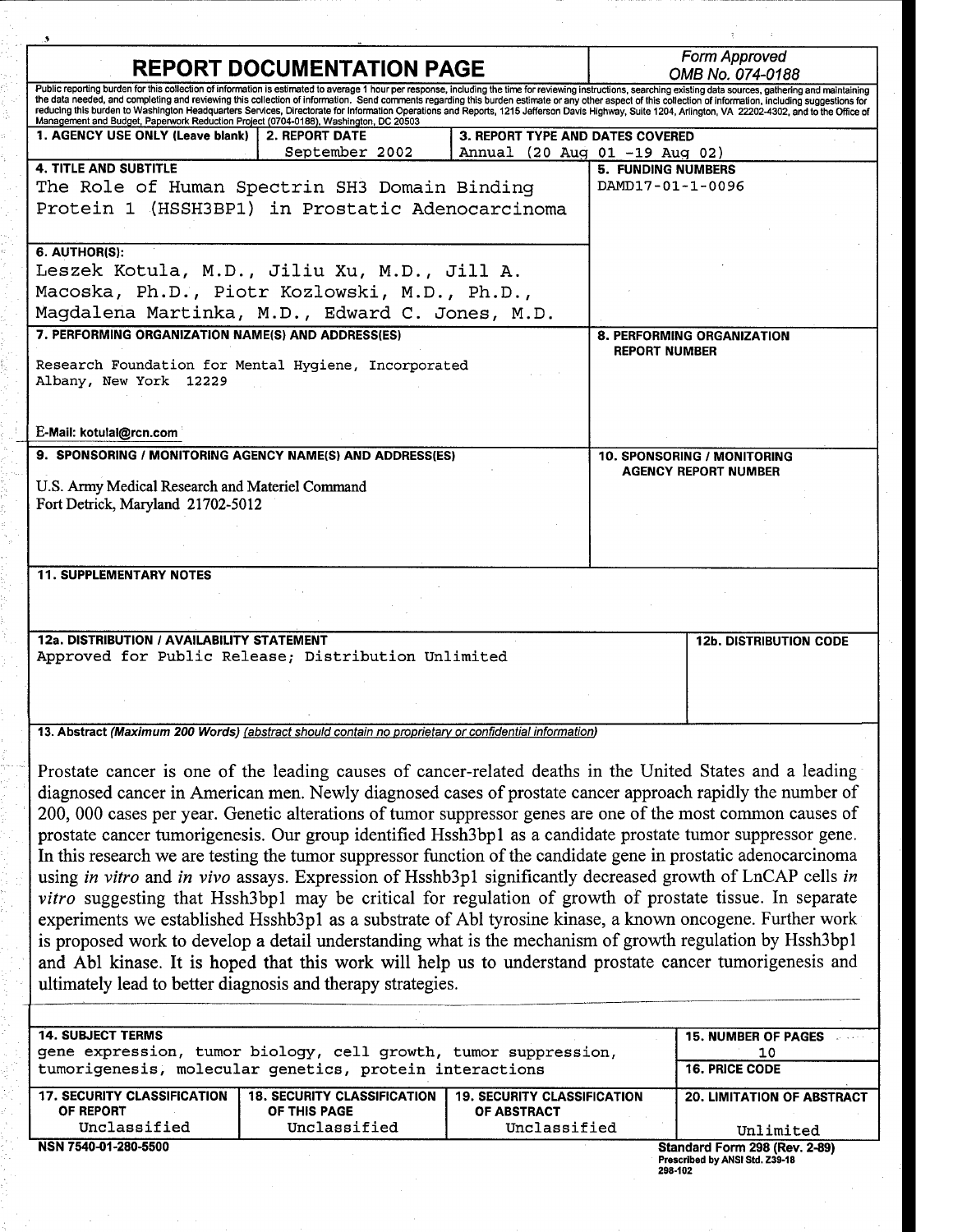# Table of Contents

| Page         |
|--------------|
| 1            |
| $\mathbf{2}$ |
| 4            |
| $5-8$        |
| 8            |
| 9            |
| 9            |
| 10           |
| N/A          |

 $\mu \rightarrow \mu$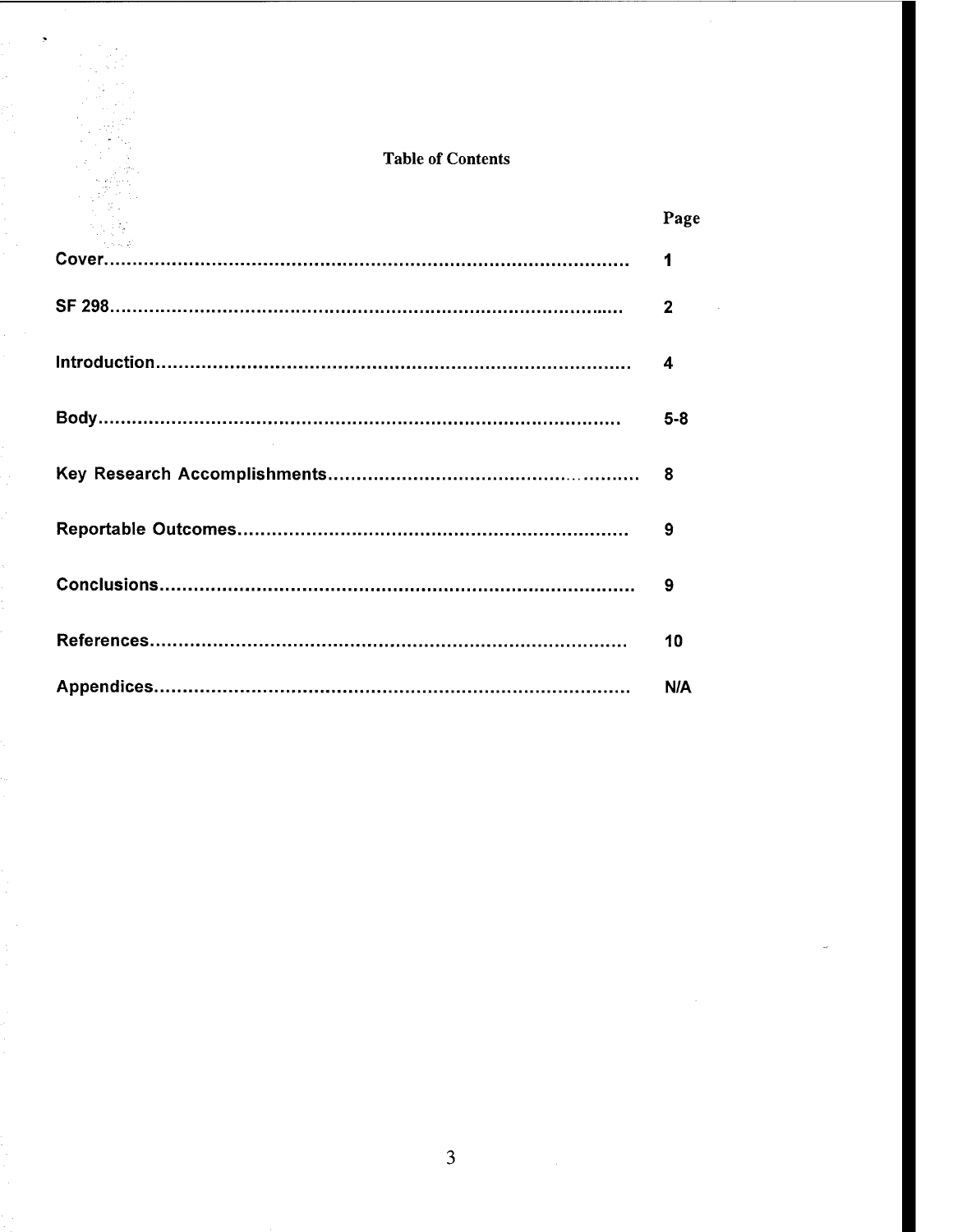## **Introduction**

Prostate cancer is one of the leading causes of cancer-related deaths in the United States (over 41, 000 per year) and a leading diagnosed cancer in American men (43% of all diagnosed cancer in men). Newly diagnosed cases of prostate cancer approach rapidly the number of 200, 000 cases per year. Genetic alterations of tumor suppressor genes are one of the most common causes of neoplastic transformation leading to tumorigenesis including prostate cancer tumorigenesis. Inactivation of one or more tumor suppressor genes is thought to be the most common cause of prostatic adenocarcinoma. Our group identified such candidate tumor suppressor gene. The gene was originally named HsshSbpl for its binding properties to spectrin SH3 domain *(human spectrin SH3 domain binding protein l*).

In this research we propose to test the tumor suppressor function of a candidate gene in prostatic adenocarcinoma using *in vitro* and *in vivo* assays. The work is directed at understanding what is the mechanism of loss of hsshSbpl expression in prostatic cells lines and tumors, and will test potential tumor suppressive role of hssh3bp1 in nude mice. Hssh3bp1 is a potential regulator of macropinocytosis. Macropinocytosis can be upregulated by growth factors, which in turn promote tumor growth; we propose that Hssh3bp1 is a negative regulator of macropinocytosis and cell growth. To learn more about possible mechanisms of Hssh3bp1 tumor suppressor function we will determine whether Hssh3bp1 mutations affect macropinocytosis of prostate cells and determine molecular events underlying this effect. Although it is possible that Hssh3bp1 is not involved in biogenesis of prostate cancer, after completion of the proposed work we will know more about the function of the protein in human prostate. On the other hand, with the identification of hsshSbpl as a tumor suppressor gene in prostate cancer, it is likely to lead to subsequent hypotheses and research on the hssh3bp1 role in prostate tumorigenesis. This, in tum, is likely to lead to a better diagnosis, treatment, and possibly prevention of this deadly disease.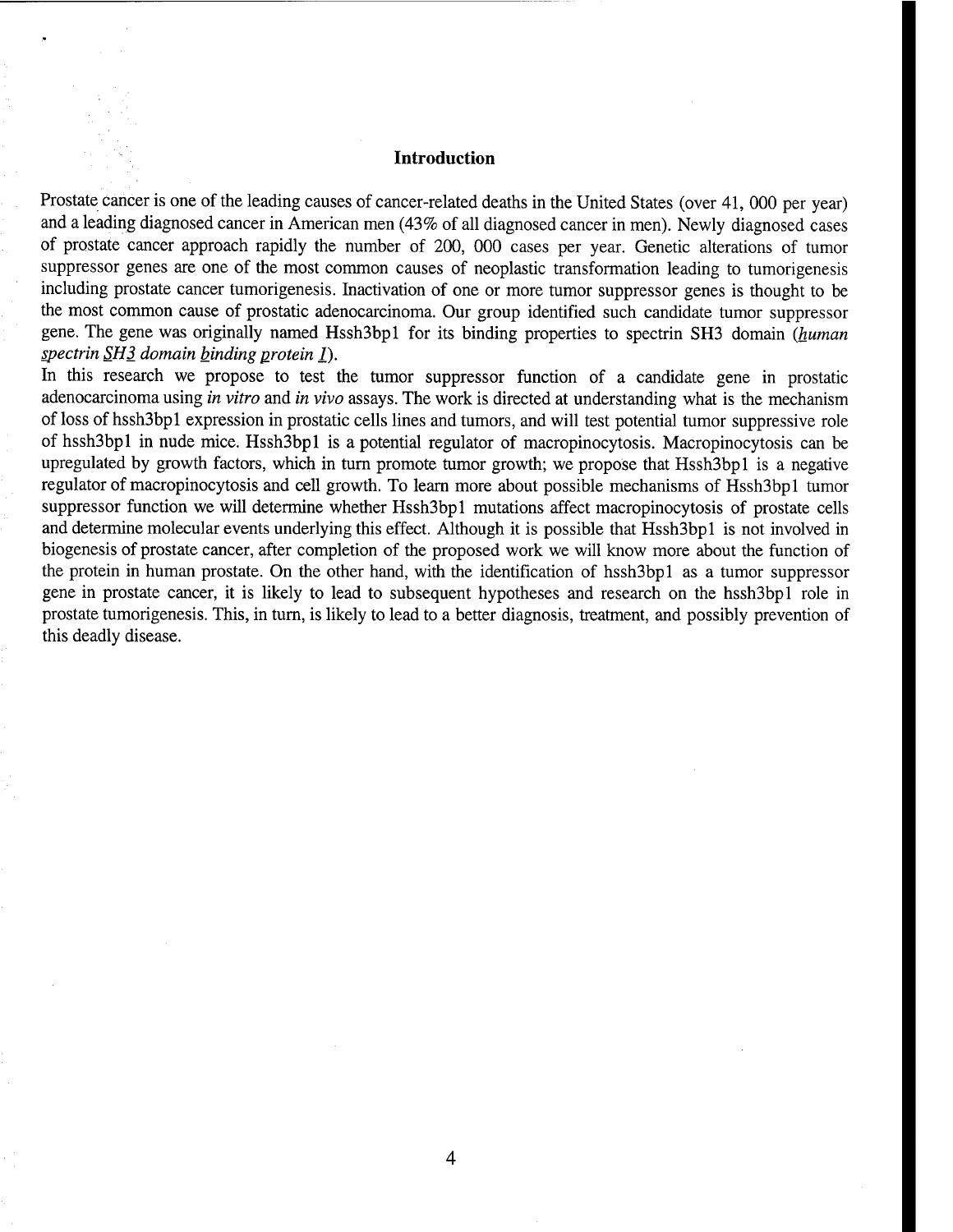#### **Body**

## **The following are the aims of proposal as defined in the original Statement of Work:**

*Aim 1.* To determine whether Hsshb3p1 is not expressed in some prostate tumors due to presence of mutations.

- a. Search for mutations of the hsshSbpl cDNA and gene in prostate tumor cell lines and primary prostate tumors (30 cases).
- b. Determine pattern of hsshSbpl expression in primary prostate tumors. Correlate the pattern of hsshSbpl expression with the tumor grade and stage (100 cases).

*Aim 2.* To determine whether the HsshSbpl gene carries a tumor suppressor function *in vivo.*

a. Evaluate tumorigenicity of prostate cell lines containing mutated hsshbSpl in athymic nude mice and in soft agar assay. Evaluate the tumorigenecity of cell lines transfected with the hsshSbpl antisense plasmids in athymic nude mice and in soft agar assay.

b. Identify a region in hsshSbpl responsible for the tumor suppression function.

*Aim 3.* To identify a potential mechanism and a signal transduction pathway involved in the tumor suppression function of Hssh3bp1.

> a. Determine the role of hsshSbpl mutations in macropinocytosis of prostate cell lines.

> b. Determine the role of growth factors, PIS-kinase, and the 200-kDa spectrin-like protein in the function of hssh3bp1.

We have initiated the work towards all three Aims of the grant application.

## **Progress towards Aim 1.**

The rationale for these experiments is that if Hsshb3p1 carries tumor suppressor function the gene mutations inactivating its function must exist in primary tumors and in tumor cell lines. Although loss of the hssh3bp1 expression may be due to other possibilities including downregulation of a signal transduction pathway(s) involving the gene in the prostate we will specifically search for mutations of HsshbSpl because this suggests a tumor suppression function.

We have initiated the collection of the prostate tissue material from the local hospital (St. Vincent's Hospital, Staten Island, NY). We have collected 11 specimen up to date. We in the process of preparing the HsshSbpl cDNA from these specimen to be characterized by sequencing (Aim la).

Progress towards Aim 1b: we re-evaluated the expression studies of Hssh3bp1 in prostate tissue by immunochemistry. We feel that availability of prostate tissue arrays may provide us with much better standardized tissue material (i.e. all tumor cases with non-tumor controls are on the same slide) than studies of tissue from various sources that we proposed. Therefore we are in the process of purchasing a tissue array with

5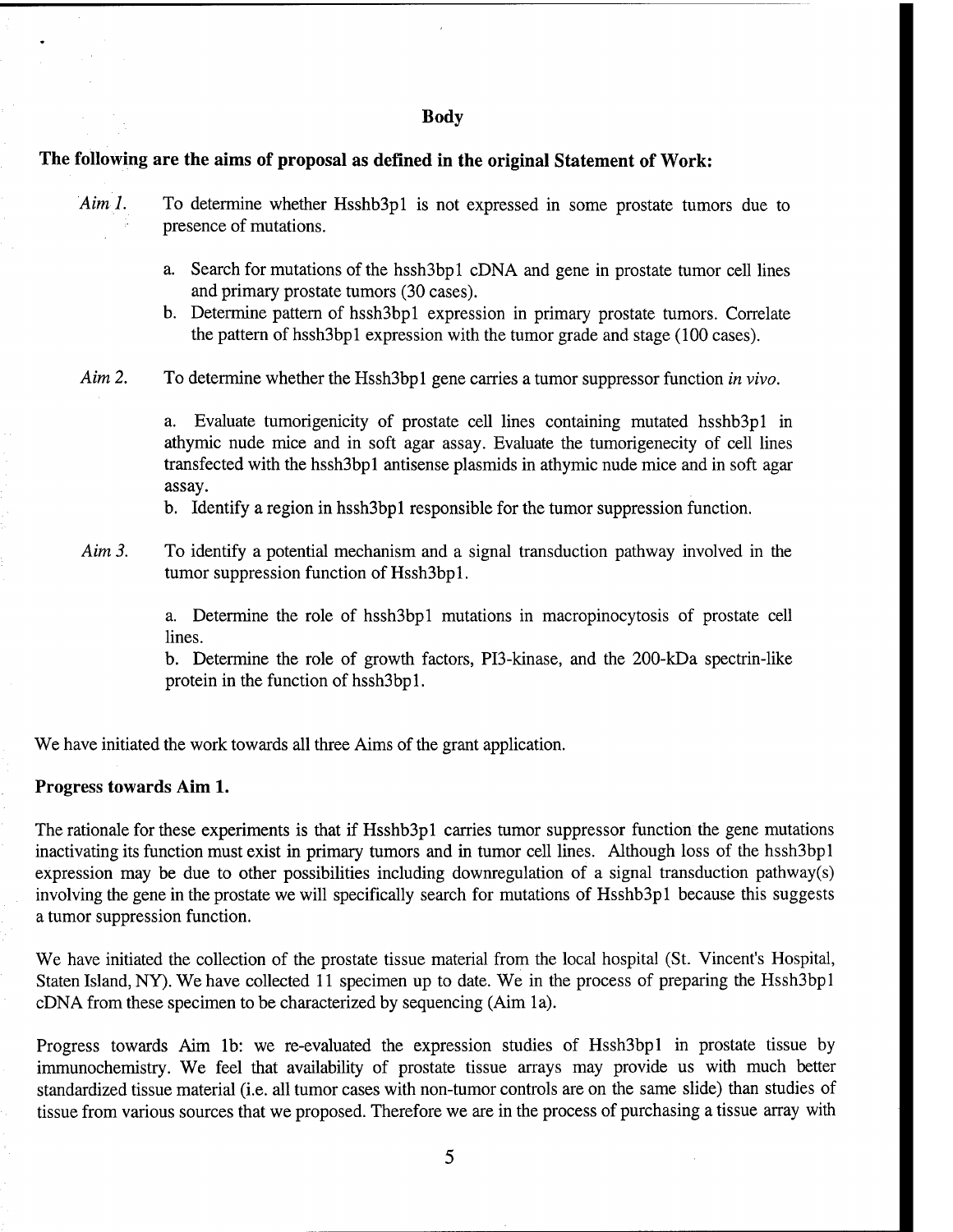100 tumor cases with case-matched non-tumor controls. The array slides will be funded from our institutional support. The goals of this Aim remain unchanged.

# **Progress towards Aim 2.**

The rationale for these experiments is to test the hypothetical tumor suppressor function of Hssh3bp1 by complementation assays (Aim 2a). We hypothesized that tumorigenicity of some prostate cell lines is due to inactivation of Hssh3bpl function. We determined that LnCaP cell lines, ATCC CRL-10995 and -1740 contain an exon-skipping Hssh3bp1 mutation (Macoska *et al.*, 2001). Thus it is possible that Hssh3bp1 function is impared in these cell lines. The goal of the complementation experiments is to transfect a correct copy of Hssh3bp1 gene to cells, restore the gene expression, and examine whether this will suppress malignant phenotype of tumorigenic cells. The experimental plan included establishment of stable clones, testing their growth characteristic by growth assay and colony formation in soft agar *{in vitro* assays) as well as testing of their malignant phenotype by tumorigenicity studies in nude mice *{in vivo* assay).

### Establishement of prostate cancer cell lines stably transfected with Hssh3bpl.

We used LnCaP (CRL-1740) for the Hssh3bp1 transfection experiments. Isoform 2 of Hssh3bp1 was used for transfection because it is one of the major forms of HsshSbpl expressed in primary prostate cells (data not shown). Initially, ten clones expressing recombinant Hsshb3p1 cDNA and resistant to neomycin (the selection antibiotic) were selected. From these ten clones, however, only two clones, NG18-1 and NG18-10, survived following the selection protocol. Expression of the recombinant cDNA was monitored as described in Fig. 2. At the same time, a mock control cell line, N3G-1, expressing the recombinant vector without the Hssh3bp1 cDNA was selected under the same selection protocol. In the growth assay clones expressing HsshSbpl showed significant reduction of growth (about one third) in comparison to the mock control (Fig. 1). In addition, both clones expressing the recombinant Hssh3bp1 cDNA had very similar growth characteristics. These data strongly suggest that HsshSbpl plays a growth-inhibiting role in LnCaP cells. The developed cell lines will serve as model system to determine potential mechnism of HsshSbpl growth control function.



**Figure 1.** *Expression of the recombinant HsshSbpl slows growth of stably tranfected LnCaP cells.* Identical number of cells (10,000) were plated in triplicates in six-well plates. The growth of cells was monitored by counting the number of cells following the trypsin digestion as described (Schwab *et al,* 2000). Note that the clones expressing the recombinant HsshSbpl cDNA, NG18-1, and NG18-10, grow much slower than the mock-transfected control, NSG-1. Averages and standard deviations were calculated for each time point.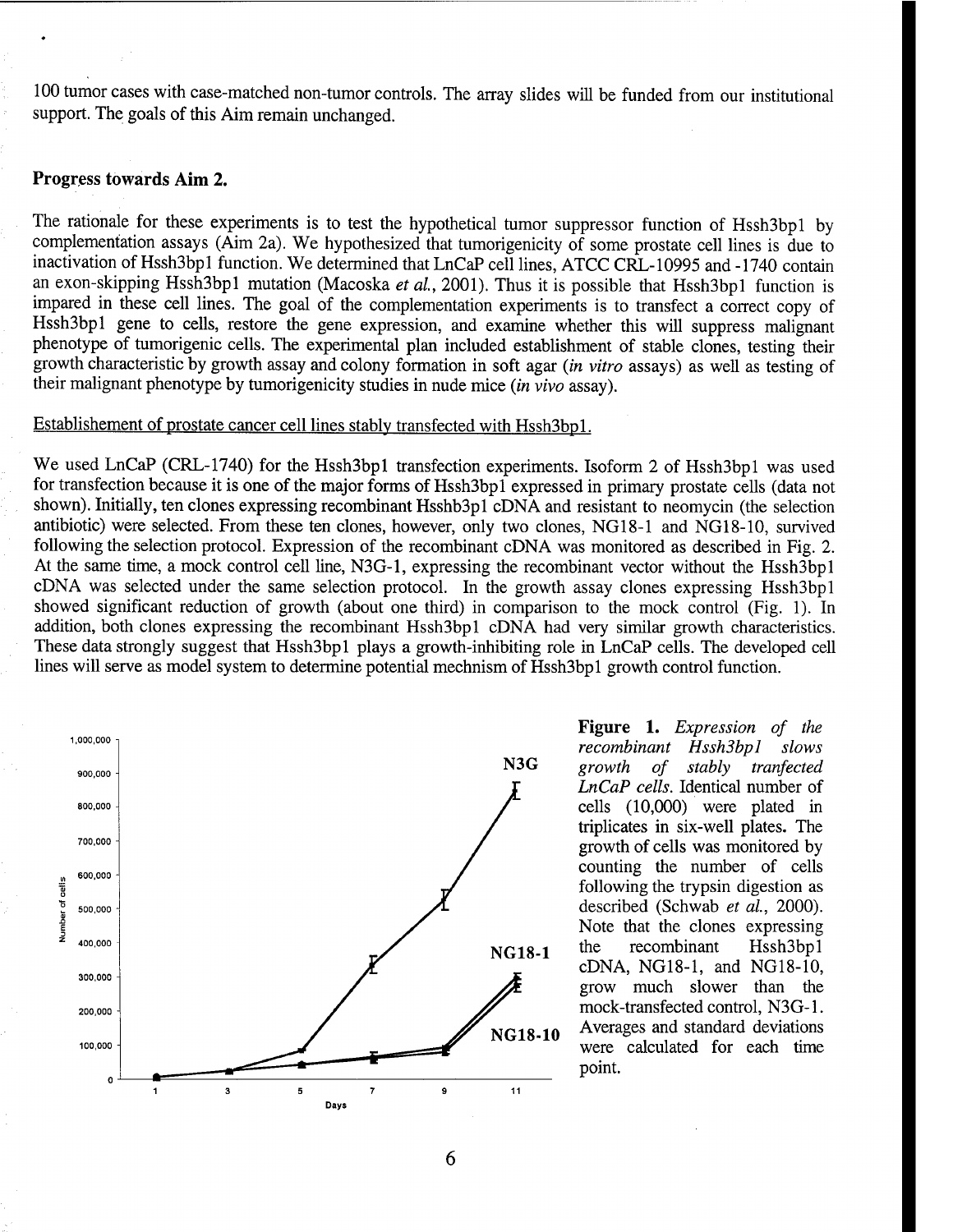# **Experimental problems and alternative strategies.**

We attempted to perform soft agar assay using the above cloned LnCaP-Hssh3bp1 cell lines. No colony formation was observed even with the mock control. This suggested that LnCaP cells may not be suitable for this type of experiments. After repeating the attempt unsuccessfully for the second time we gave up these experiments as non-productive. To address these experiments we developed HsshSbpl stable clones of PCS cells (another malignant tumor cell line) (Fig 2). This cell line is known to form colonies in soft agar and is tumorigenic in mice. Thus it is hypothesized that expression of HsshSbpl will slow growth of these cells and lower tumorigenicity in nude mice. We also plan to test whether overexpression Hssh3bpl mutation found in LnCAP cell line *(Macoska et al,* 2001) induces PC3 cells to grow faster. These experiments are consistent with Aim 2b.



**123456789 <sup>10</sup> Figure 2.** *RT-PCR screening of PC-3 clones stably expressing isoform 2 of HsshSbpl.* Isoform 2 oligonucleotide primers specific for the recombinant Hssh3bp1cDNA were designed (a primer specific to the 3' end noncoding region of the Hssh3bpl transcript present in the plasmid sequences determines specificity of the primer pair, data not shown) and used for screening of total RNA obtained form cultured PCS cells. The cells were transfected with Hssh3bp1 in pEGFP plasmid (Clontech) after removal of GFP sequences. Clones were grown in tissue culture media containing neomycin for the period of two weeks by which all of control cells (i.e. wild type PCS) were killed off. PCR products

obtained from PCS clones were separated on 1% agarose gel containing ethidium bromide. *Lane 1,* cells transientiy transfected with HsshSbpl; *lane 2,* cells transfected with vector only (mock control); *lanes 3-7,* stable clones after selection; *lane* 8, control PCR (positive control) from LnCaP cells expressing Hssh3bp1 cDNA; *lane 9,* control PCR (negative control) from mock LnCaP cells. *Lane 10,* 100 bp ladder (Gibco-BRL). Please note that only two clones, lanes 3 and 7, are positive for expression of recombinant Hssh3bp1.

# **Progress towards** Aim 3

The major goal of this aim is to identify potential signal transduction mechanism(s) involving Hssh3bp1. In Aim 3b we hypothesized that phosphorylation of Hssh3bp1 occurs following various treatments of cells. It was not known whether and by what enzyme Hssh3bp1 is phosphorylated. However, we hypothesized that Abl kinase is a candidate enzyme since it binds to HsshSbpl (Ziemnicka-Kotula *et al.,* 1998). We established that HsshSbpl is phosphorylated by Abl kinase *in vitro.* The major task now is to test whether Hssh3bp1 is phosphorylated in prostate cell lines and whether the phosphorylation is affected in response to growth factors. These studies may help us understand potential mechanism by which HsshSbpl regulates growth.

HsshbSpl is phosphorylated by Abl kinase in vitro (Fig 3). *In vitro* kinase assay. We established *in vitro* kinase assay to be used to determine HsshSbpl tyrosine phosphorylation by Abl kinase. Purified recombinant Abl kinase was purchased from New England Biolabs. *In vitro* translated HsshSbpl (Macoska *et al,* 2001) was immunopreciptated with antibody Ab-2 as described (Xu *et al,* 2000) in the presence of phosphatase inhibitors such as orthovanadate and  $\beta$ -glycerophosphate (Fig. 3a). Following 3x wash of the resin in the 1 X Abl kinase buffer (50 mM Tris HCL, 10 mM  $MgCl<sub>2</sub>$ , 1 mM EGTA, 2 mM dithiotreitol, 0.01% Brij, PH 7.5) reactions were carried out in the buffer supplemented with the 100  $\mu$ M ATP and <sup>32</sup>P  $\gamma$ -ATP to the final specific activity of 5000  $\mu$ Ci/ $\mu$ mol. Incubation was performed at 30<sup>o</sup>C for indicated times (Fig. Sb). Reactions were stopped by addition of SDS sample buffer and separated on SDS-Tricine gels, blotted onto the PVDF membranes. Phosphorylated bands were detected by autoradiography. Following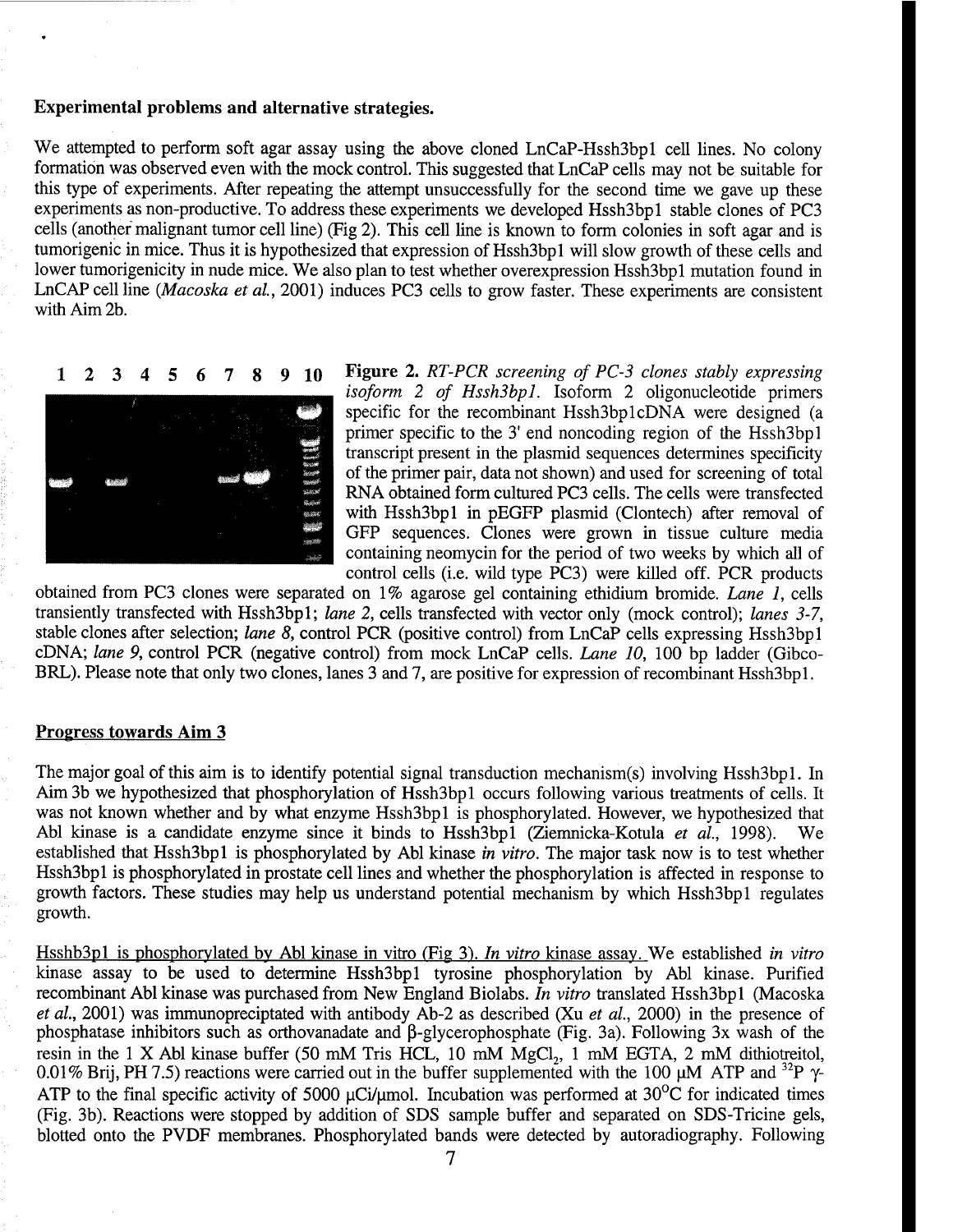autoradiography the blot was incubated with mAb 4E2 to HsshbSpl. As a control, a reaction with no Abl kinase present in the incubation buffer was used. In further experiments the quantity of incorporated  $^{32}P$  into substrate bands will be determined by Phosphorlmager analysis or by scintillation counter for quantitative phosphorylation assays; the positive control Abl peptide substrate will be used (EAIYAAPFAKKK, New Englnd Biolabs).



**Figure 3.** Phosphorylation of Hsshb3pl in vitro by Abl tyrosine kinase. A, Following in vitro translation. lysates (Lysate) containing, (+), and, lacking (-), Hsshb3pl cDNA were blotted with antibodies to Hssh3bp1, Ab-2 (polyclonal, *Ab-2),* and 4E2 (monoclonal, *mAb 4E2).* HsshSbpl polypeptide, isoform 2, was precipitated from lysates with the polyclonal antibody Ab-2. Identical portions of resin containing the precipitated polypeptide *{Precip.,* +) were used as substrate in kinase assay (described above). *B, Top,* autoradiogram (performed at-70<sup>o</sup>C for 3hrs) of the western blot, *Bottom*, developed with mAb 4E2 to HsshSbpl. Reactionswere incubated with (+) or without (-) Abl kinase for indicated amount of time. Note increased intensity of the major band representing HsshSbpl with increased incubation time. Polypeptides were separated on SDS-Tricine polyacrylamidegels (7%) followed by blotting onto the PVDF membrane.

#### **Key Research Accomplishements**

**Expression ofHssh3bpl inhibits growth ofthe prostate tumor cell line LNCaP** *in vitro.*

**Establishement ofHsshSbpl as a substrate of Abl tyrosine kinase** *in vitro.*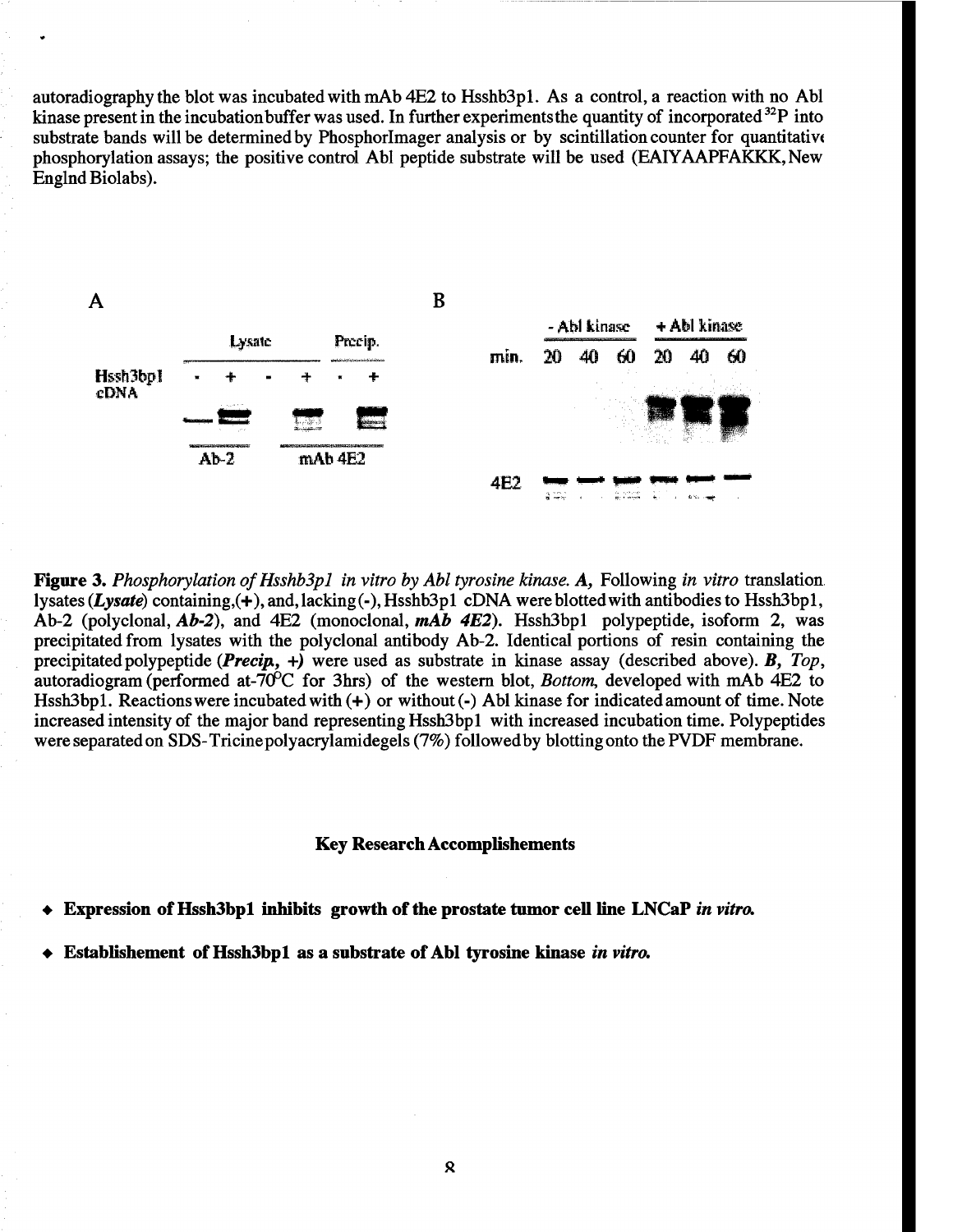## **Reportable Outcomes**

# **Development of stable prostate cell lines expressing Hssh3bpl.**

The LnCap and PCS cell lines expressing HsshSbpl established in our laboratory will be available to scientific community upon publication of the results of this work.

**Development of the NIH grant application entitled "Regulation of Macropinocytosis by Hssh3bpl"(R01 NS 044968-01) based on some of the results of this work.**

The above grant received relatively high score and 25.7 percentile upon first submission. If required for funding consideration the grant will be resubmitted.

## **Conclusions**

Two major conclusion of the presented progress of work are:

- 1. Expression of HsshSbpl inhibits *in vitro* growth of prostate tumor cell line LnCAP.
- 2. Hssh3bpl is a substrate of Abl tyrosine kinase *in vitro.*

Observed inhibition of growth of LnCAP cells by expression Hssh3bp1 is critical in development of understanding the role of HsshSbpl in prostatic adenocarcinoma. However, we do not know the mechanism of the growth regulation by HsshSbpl. Our *in vitro* data indicating that HsshSbpl may be a substrate for Abl kinase phosphorylation points to the possible role of Abl tyrosine kinase in this regulation. Established cell lines stably expressing Hssh3bp1may help to develop a detail understanding of this potential mechanism. Although most of these mechanistic studies are performed *in vitro* (in cultured cell lines) they are likely to provide a starting point for examination of HsshSbpl role in prostate tissue from patients.

Another important aspect of our studies in the nearest future will address potential tumor-inhibiting function of Hssh3bp1 in nude mice. This is a critical step of the proposed research and the PC3-Hssh3bp1 stable clones will be utilized in these experiments.